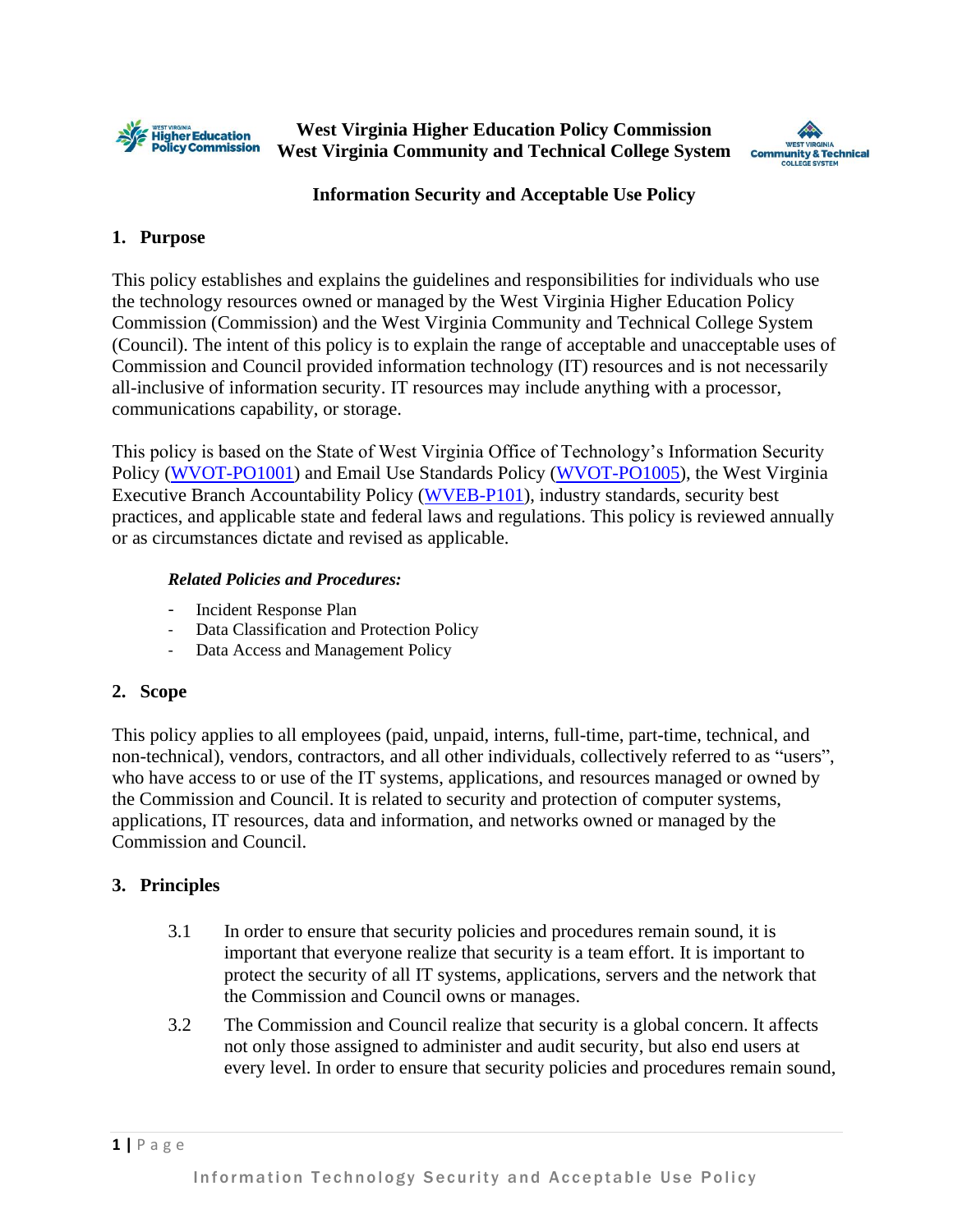it is important that all users realize that security is a team effort and that everyone plays an important role.

3.3 It is vital that all users are made aware that potential threats to IT systems, networks, resources and users can come from both inside and outside of the organization. Proper training and awareness activities are an essential part of the overall IT security program.

### **4. Policy**

- 4.1 All IT resources, including but not limited to hardware, software, data, and physical or virtual networks are owned by the Commission and Council and the State of West Virginia unless controlled by a contractual or vendor agreement.
- 4.2 All users should have no expectation of privacy while accessing or using Commission and Council provided IT systems, technology, applications, and resources.
- 4.3 All users of Commission and Council technology resources must adhere to agency rules, policies, procedures, as well as applicable state and federal laws and regulations.
- 4.4 IT systems and resources are designated for authorized purposes. The Commission and Council reserves the right to monitor and review usage as required for legal, audit, or legitimate authorized operational or management purposes.
	- 4.4.1 Users are permitted to use these resources for limited personal use provided they have the permission of their supervisor, the personal use does not affect their job performance or responsibilities, and that such use does not conflict with this or any other policies.
	- 4.4.2 Users must never redirect or save Commission and Council documents on personally owned equipment without prior authorization.
- 4.5 All users, must sign an IT Security Statement of Acknowledgement indicating that they have read, understand, and will abide by all Commission and Council policies and procedures regarding IT security and acceptable use. Users must review the policies annually for updates and may be denied the use of IT resources by refusing to sign.
- 4.6 All devices accessing Commission and Council owned or managed systems, applications, or networks, regardless of ownership, must be equipped with up-todate virus protection software where applicable.
- 4.7 All users are responsible for securing their own computer. Users must lock computers and/or laptops when leaving them unattended or not in use. Users are responsible for any actions that can be identified to have originated from their assigned computer.
- 4.8 All users are required to comply to the ethical standards governing copyright, software licensing, and intellectual property.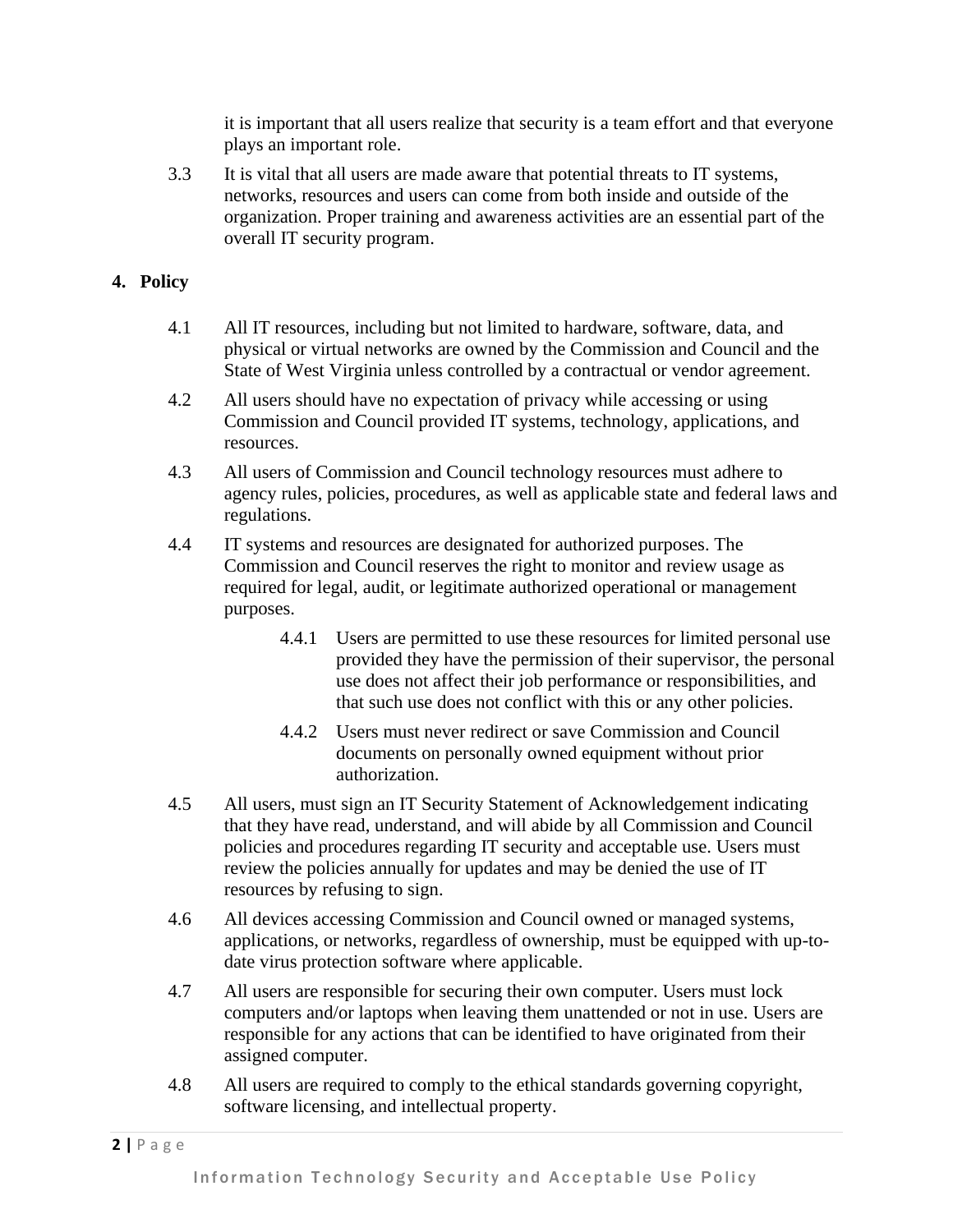- 4.9 No unauthorized software will be installed on Commission and Council systems unless expressly authorized. The Senior IT Systems Administrator will authorize all software installation as applicable.
- 4.10 All users will utilize, maintain, disclose, and dispose of all information resources, regardless of medium, according to law, regulation, and/or policy.
- 4.11 Users must not intentionally introduce a virus into a Commission and Council owned computer, use unauthorized peer-to-peer networking or peer-to-peer file sharing, or attempt to disable, defeat, or circumvent any security controls.
- 4.12 Users must not use any Commission and Council IT resources to promote harassment or illegal discrimination of any kind.
- 4.13 Users are prohibited from saving files to their local machines, unless they are saving working copies for temporary use. All users must use the secure network shares provided to them.

## <span id="page-2-0"></span>**5. Data and Information Privacy and Security**

The Executive Vice Chancellor of Administration for Commission and Council has appointed a Privacy Officer and named them as the designated authority to establish and maintain a system of data and information security and protection.

- 5.1 Data and information resources are designated for authorized purposes. The Commission and Council has a duty and a right to review questionable activity.
- 5.2 All users must familiarize themselves with the Data Classification and Protection policy. The Privacy Officer and the Division of Policy and Planning determine the classification of all data and information, and users must refer to that document when there is a question about classification.

The Data Classification and Protection policy has full details on how data is classified and how it should be protected. The policy classifies all data and information into 3 levels.

- 5.2.1 **Level 1 Restricted** Data is classified as restricted when unauthorized disclosure could cause a significant level of risk, the data is protected by state, federal, and local privacy laws, and unauthorized access has the potential to cause harm. This includes sensitive, confidential, personally identifiable information (PII) such as SSN, banking and financial information, name, and address.
- 5.2.2 **Level 2 Sensitive** Sensitive data is defined as data that if disclosed could result in a moderate level of risk. This includes data that is made available through open record requests or other formal or legal processes. Access is limited. Sensitive data may include most data elements in state personnel records or employment and training program data.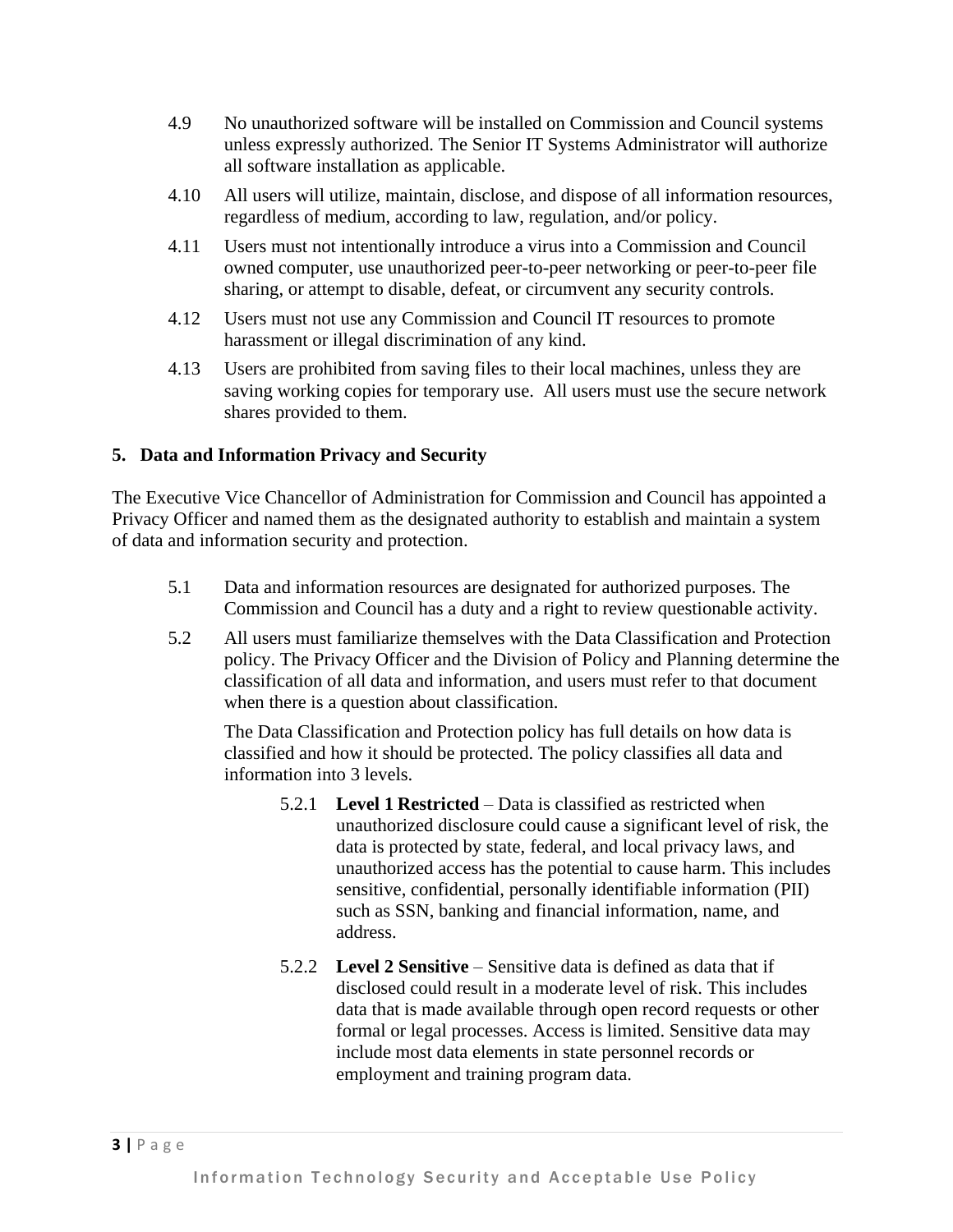- 5.2.3 **Level 3 Public** Public data is information that alone or in combination with other data can cannot be used by a reasonable person to identify an individual and if disclosed or shared, it would result in little or no risk to the individual or agency. This includes information such as enrollment in an institution, agency public websites, or Commission and Council policies and procedures.
- 5.3 Restricted and sensitive data or information is **never** to be stored on local machines, smart phones, tablets, laptops, USB or flash drives, external hard drives, digital media, or other portable devices without express prior authorization from the Privacy Officer or Division of Policy and Planning and proper encryption is used.
- 5.4 Restricted and sensitive data or information is **never** to be stored on cloud services without prior authorization from the Privacy Officer or Division of Policy and Planning and proper encryption is used.
	- 5.4.1 Examples of cloud storage and services that **are not approved**, and must be approved beforehand include, but not limited to:
		- Dropbox
		- Microsoft One Drive (including One Drive for business)
		- Google Drive
		- Google Docs
		- File Den
- 5.5 The use of personal storage, equipment, or personal storage for restricted or sensitive data or information is **strictly prohibited**. Any exception to this must have prior authorization from the Privacy Officer or Division of Policy and Planning, approved virus protection, and proper encryption.
- 5.6 If at any time equipment changes ownership or is ready for disposal, users must notify the Senior IT Systems Administrator to ensure that there is no restricted or sensitive data or information located on the equipment.
- 5.7 At no time shall any Commission and Council data or information be used or disclosed for a personal or non-work-related reason.
- 5.8 Users must guard against access to files and take precautions to protect the data and information they have access to.
	- 5.8.1 Physical documents, files, folders, etc. that contain restricted or sensitive data or information must be kept in locked drawers or file cabinets when not in use.
	- 5.8.2 Offices that have restricted or sensitive data or information should be kept secure and locked when not in use.
	- 5.8.3 Users must log off or lock their computer every time they are away from it.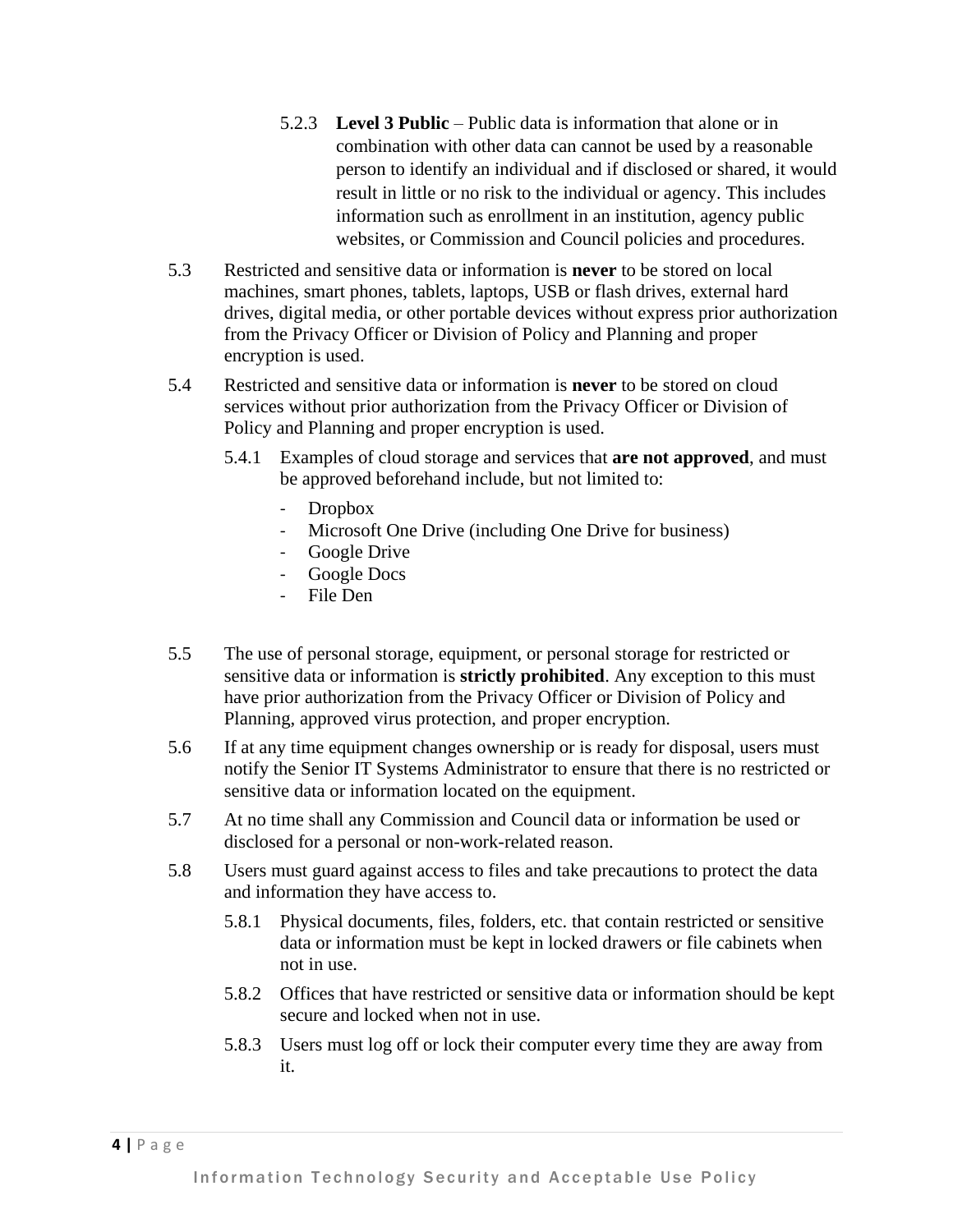- 5.8.4 Restricted or sensitive data or information handled outside of secure areas must receive the same level of protection as if it were on-site.
- 5.9 Users working remotely or carrying laptops or tablets must use the Commission and Council supplied VPN when possible. Public WIFI and internet connections are not secure and should not be used when working on restricted or sensitive documents or when viewing restricted or sensitive data or information.
- 5.10 Prior to collecting, sharing or disclosing, or sending/receiving data, files, or information that contain restricted or sensitive data or information, users must consult with the Privacy Officer or the Division of Policy and Planning to ensure proper controls are in place and the sharing is in compliance with state and federal laws.
- 5.11 All contractors and vendors must sign a contract agreeing to abide by all Commission and Council security and data privacy policies and procedures when dealing with data or information of any kind.
- 5.12 All Commission and Council sponsored or run websites and applications must have annual privacy reviews conducted by the Privacy Officer and contain or point to approved privacy notices or policies.
- 5.13 All contracts, grant proposals, data sharing agreements, memorandum of understandings, or other agreements that include data sharing, exchange of information, or disclosure of any kind must be reviewed by the Privacy Officer prior to signature to ensure compliance.
- 5.14 Privacy impact assessments must be completed when a new project (grants, thirdparty services, cloud applications, memorandum of understandings, data sharing, etc.), webpage, or internally developed application is in the development stage or when changes are being made. Annual reviews will be completed as applicable.
- 5.15 The Privacy Officer or the Division of Policy and Planning shall have the right to monitor and audit the collection, use, disclosure and retention of the data collected and maintained by the Commission and Council to ensure compliance with this and other privacy related policies and procedures.

# **6. Privacy and Security Incidents**

All users must immediately report any observation of an attempted or suspected security or privacy incident<sup>1</sup> or any violation of this policy. Users should review the full incident response plan for complete details.

A privacy or security incident is any event that involves the misuse or computing resources, is disruptive to normal system operations, or an attempted or successful effort to access, acquire, disclose, or use PII or other information without authorization.

6.1 Examples include but are not limited to the following:

<sup>&</sup>lt;sup>1</sup> See Commission and Council Incident Response Plan for details on privacy incidents.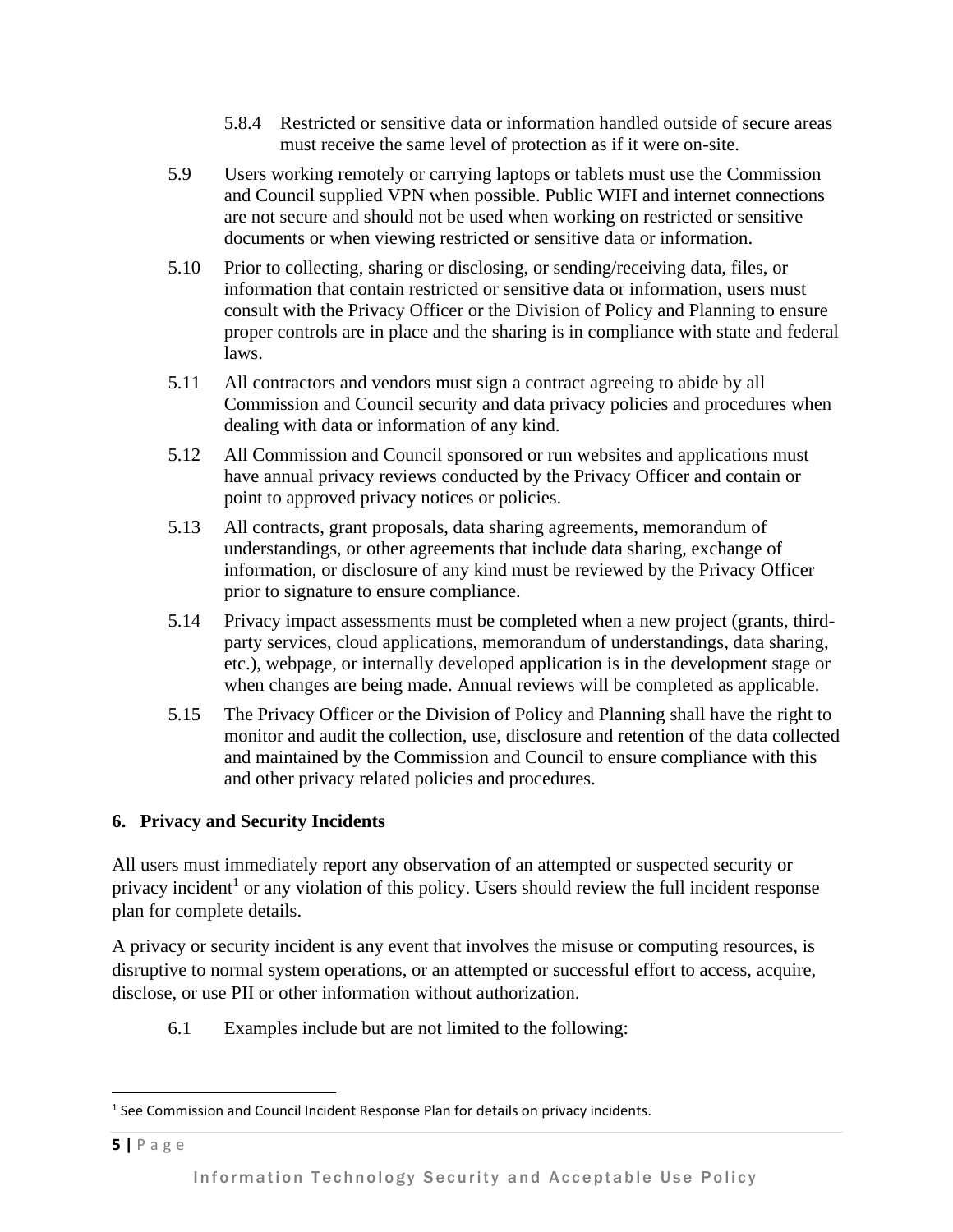- 6.1.1 Lost, stolen, unsecured, or temporary misplaced equipment, tablets, laptops, physical records, or other portable devices such as smart phones.
- 6.1.2 Lost or stolen storage media, including flash drives, CDs/DVDs, external hard drives, SD cards, or other external storage that contains PII or other sensitive data.
- 6.1.3 Improper storage or disposal of records, whether electronic or physical.
- 6.1.4 Posting or exposure of student information on public facing websites, public formal or informal reports and publications, social media, or other public venue.
- 6.1.5 Intentional or accidental transmission of student information to unauthorized parties or to authorized parties but using unsecure methods such as emailing restricted or sensitive information.
- 6.1.6 Malware, computer viruses, or other malicious attacks that could compromise the security of a computer or network.
- 6.1.7 Violations of official security policies and procedures.
- 6.1.8 Compromised computers or servers, such as times where a machine or network has been hacked or accessed by an unauthorized party.
- 6.1.9 Sharing data without full authorization or through non-secure methods such as email, texting, or other non-secure methods.
- 6.1.10 Receipt of student information that an individual is not entitled to.
- 6.1.11 Use of student or employee information for purposes other than official institution or agency related business.
- 6.2 IT system security incidents should be reported to the Senior IT Systems Administrator and privacy incidents should be reported to the Privacy Officer. Incident reports should, to the extent possible, use established forms and shall include as much information as possible.
- 6.3 Users must immediately contact the Privacy Officer upon receiving or obtaining restricted information that they are not entitled to and notify the Senior IT Systems Administrator upon becoming aware of an inappropriate use of Commission and Council provided IT resources.
	- 6.3.1 Users should consult an immediate supervisor if there is doubt concerning authorization to access any Commission and Council IT resource or regarding acceptable or unacceptable uses. If criminal activity is suspected or detected, reporting should occur without delay.

See the incident response plan for details on reporting.

## **7. Access Controls**

Access to technology systems, resources, and networks owned or managed by the Commission and Council imposes certain responsibilities and obligations and is granted subject to internal security and privacy policies, and applicable state and federal laws and regulations.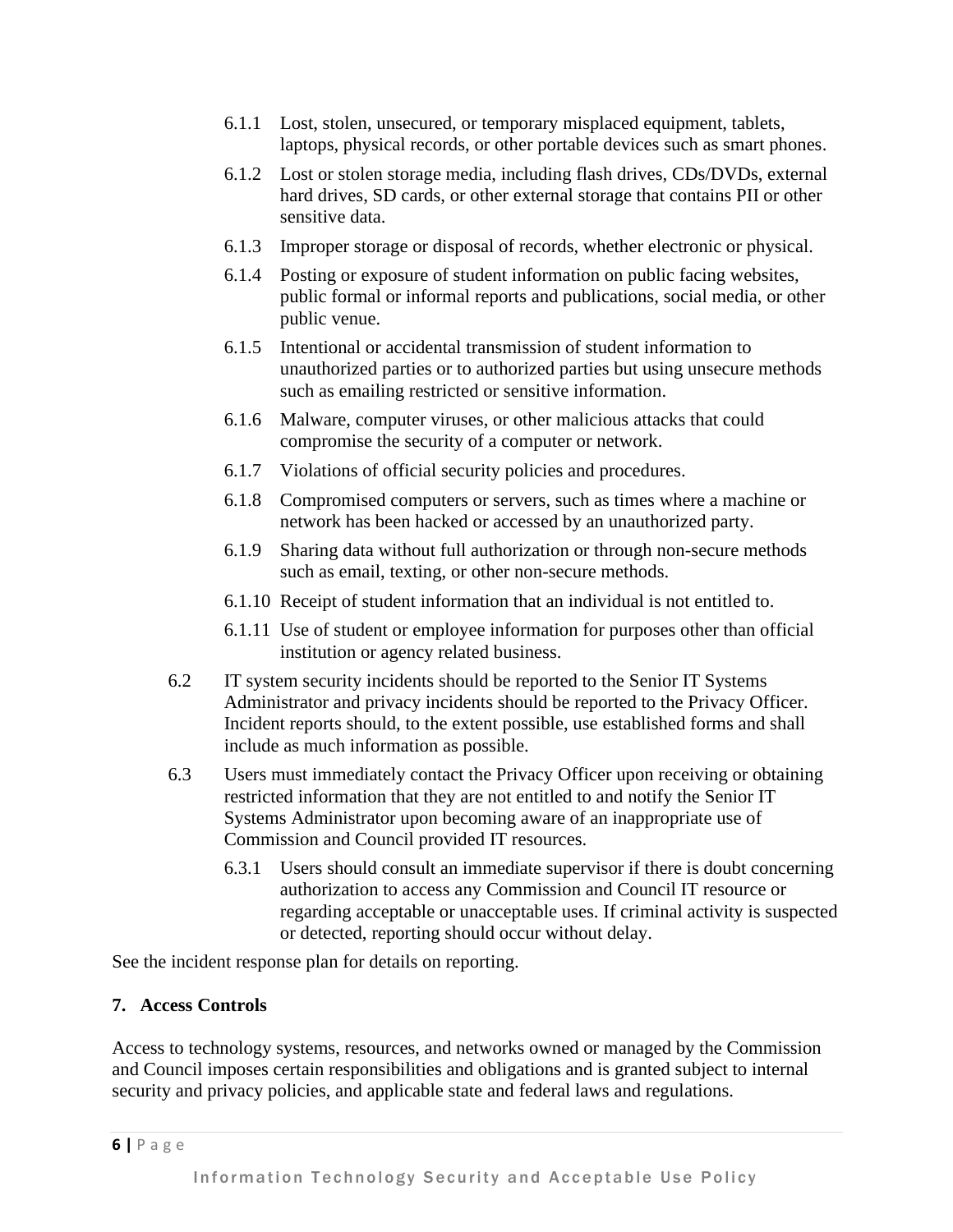Data and Information access are the responsibility of the Privacy Officer and the Division of Policy and Planning and is outlined in more detail in [Section 5](#page-2-0) of this document and in the Data Access and Management Policy.

- 7.1 User Management Process
	- 7.1.1 System access is limited to authorized users, processes acting on behalf of authorized users, and devices
	- 7.1.2 The Senior IT Systems Administrator and the Privacy Officer must be immediately notified of all new hires, terminations, transfers, or requests to modify user access. Access will be created, disabled, modified, or removed as applicable.
	- 7.1.3 A listing of all those who are authorized to request user creation or modification is maintained and updated as required and accounts will only be created or modified if the request is from an authorized user.
	- 7.1.4 User access is modified based on an "access replacement" strategy where the users' existing access is removed during the modification process.
	- 7.1.5 Existing user access is reviewed every 6 months to ensure that proper security is in place, access is legitimate and consistent with current job responsibilities.
	- 7.1.6 When users are transferred, terminated, or retire, User IDs and authorizations are locked immediately and removed where appropriate.
- 7.2 Passwords
	- 7.2.1 All users are provided with a unique User ID and password. As a new user, the password must immediately be changed using appropriate Commission and Council password requirements. A secure password must meet the following minimum requirements:
		- The minimum number of alphabetic characters that a password must contain is 8
		- The minimum number of non-alphabetic characters that a password must contain (where non-alphabetic characters are any ASCII printable characters that are non-alphabetic and are not national language characters) is 1.
		- The maximum number of times a character can be used in a password must not exceed 3.
		- When converting to a new password, the minimum number of characters in the new password that was not in the old password is 3.
	- 7.2.2 All passwords are confidential and must not be shared under any circumstances.
	- 7.2.3 All users are required to change their password every 6 months.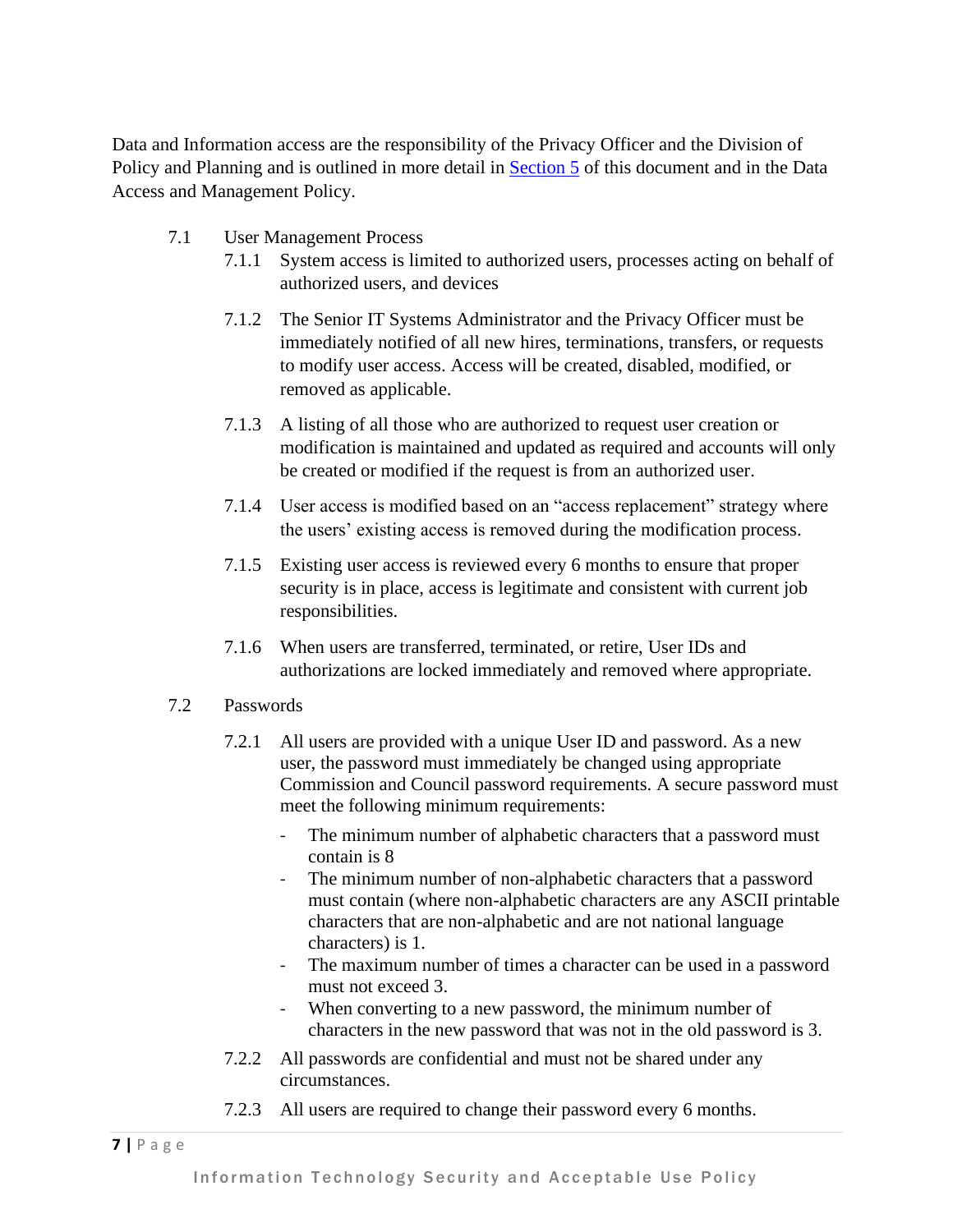- 7.2.4 The Commission and Council maintain appropriate controls to protect the confidentiality of passwords used for authentication.
- 7.2.5 All users are responsible for securing and protecting their username and User ID. Users will be held accountable for any and all actions identified to have originated from their accounts.

### **8. Training and Awareness**

The Senior IT Systems Administrator and the Privacy Officer are responsible for ensuring that all users, and others who access computer systems, receive sufficient training in policies and procedures, security requirements, correct use of information resources, and other administrative controls.

- 8.1 All new employees are required to complete mandatory security and privacy training within the first week of employment.
- 8.2 All users are required to sign a confidentiality and non-disclosure agreement.
- 8.3 All users are required to complete mandatory information security awareness and data privacy and security training or refresher annually.
- 8.4 All users will receive additional training as policies, standards, or procedures are changed, to the extent that the changes affect their jobs.
- 8.5 Users are required to participate in all periodic online security and privacy training assigned to them within the time set forth in the initial training email they receive. Failure to comply could lead to loss of access or revoked privileges until required training is complete.

#### **9. Email**

- 9.1 All users are provided with an email address that will be used for all official communications. Use of personal e-mail to conduct Commission and Council business is strictly **prohibited**.
- 9.2 All user content sent and/or received by Commission and Council supplied email is to be considered owned by the state and may be considered official state records subject to legal discovery and monitoring.
	- 9.2.1 Users should have no expectation of privacy when using email even for occasional personal use.
	- 9.2.2 Email is permitted to be connected to personal cell phones or tablets for business purposes, however this does not in any way ensure privacy or confidentiality of Commission and Council email communications.
- 9.3 Restricted or sensitive information (including the users' own information) is **never** to be sent through email regardless if the recipient is internal or external.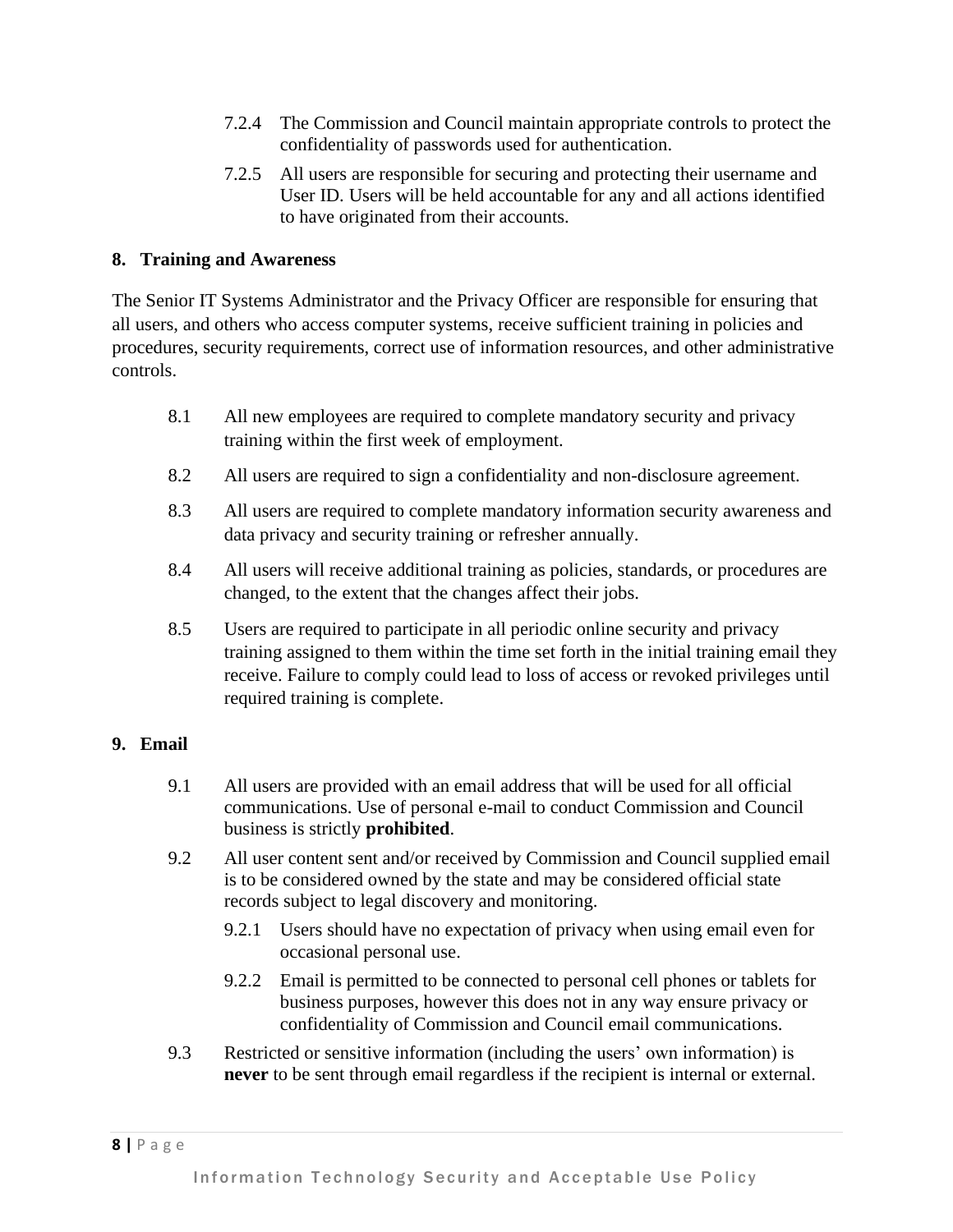Contact the Privacy Officer or the Division of Policy and Planning for a secure method of transferring this type of information.

- 9.3.1 All incoming and outgoing email will be scanned for potential violation of data privacy policies. The Privacy Officer will review any violations and handle appropriately.
- 9.3.2 Users must immediately contact the privacy officer upon receiving or obtaining confidential information to which the user is not entitled.
- 9.4 Email is not to be used for the creation or distribution of any offensive or disruptive messages.
- 9.5 Users must never execute programs or open e-mail attachments that: (1) have not been requested; or (2) come from an unknown source. If in doubt users should contact the Senior IT Systems Administrator for assistance.
- 9.6 All users must guard against targeted phishing schemes that request sensitive information through deceptive emails that may appear to be sent from an internal email address. To assist in the prevention of such attempts, external emails will contain a banner at the top stating they are from an external source. Users should contact the Senior IT Systems Administrator if they have questions or concerns.
- 9.7 Users must follow proper protocol and guidelines when sending mass mailings or group messages.

## **10. Acceptable Use/Unacceptable Use**

Acceptable use encompasses behavior that is ethical, compliant, and shows restraint in the consumption of shared resources. It demonstrates respect for intellectual property, ownership of data, system security mechanisms, and individuals' rights to privacy and to freedom from intimidation and harassment.

- 10.1 User Responsibilities
	- 10.1.1 Users will only access files, data, and protected records if they are authorized to have the information, if they own the information, or if the information is publicly available.
	- 10.1.2 All users should conduct themselves as representatives of the Commission and Council and are responsible for becoming familiar with and abiding by all Commission and Council policies and procedures.
	- 10.1.3 Users must only use legal versions of copyrighted software and ensure compliance with vendor license requirements.
- 10.2 Unacceptable uses include, but are not limited to the following:
	- 10.2.1 Any use which is unlawful, violates local, state, or federal laws, unreasonably interferes with job performance or system operations, or that could be reasonably considered as disruptive to another's work.